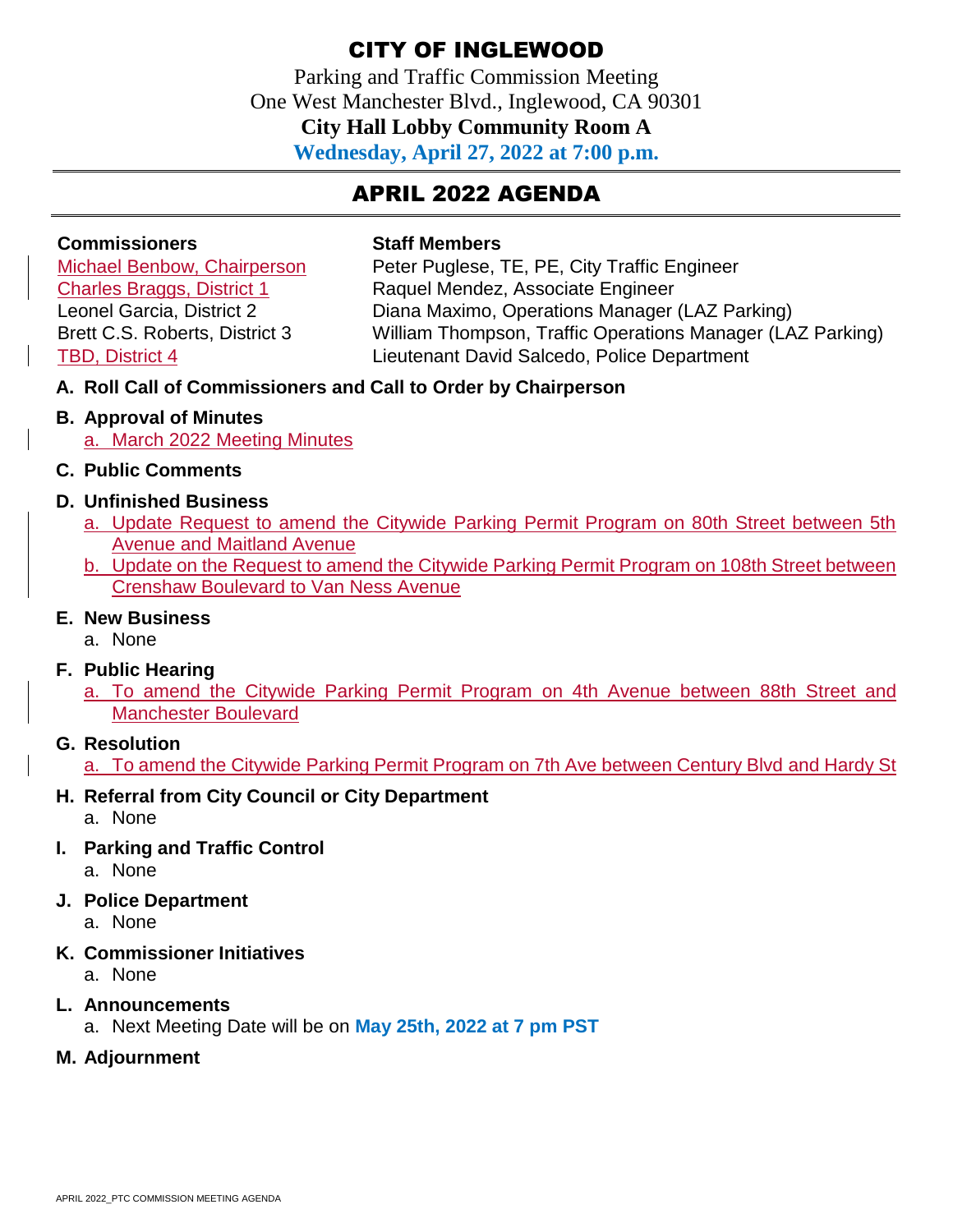Parking and Traffic Commission One West Manchester Blvd., Inglewood, CA 90301 City Hall Lobby Community Room A **Wednesday, March 23, 2022 at 7:00 p.m.**

# MARCH 2022 MEETING MINUTES

# **1. Roll Call**

- **A.** A meeting was held at the City of Inglewood located on the 1st Floor in Conference Room A at 7:08 pm. District 1 Commissioner Charles Braggs will serve as interim chairman until further notice.
- **B.** Attendees included:
	- **1.** Charles Braggs, District 1 & Acting as Chairperson
	- **2.** Leonel Garcia, District 2
	- **3.** Brett C.S. Roberts, District 3
	- **4.** Diana Maximo, Operations Manager
	- **5.** William Thompson, Traffic Operations Manager
	- **6.** Lieutenant Salcedo, Police Department
	- **7.** Peter Puglese, City of Inglewood Traffic Engineer
	- **8.** Raquel Méndez, City of Inglewood Associate Engineer

# **2. Approval of Minutes**

- **A.** Approval of Minutes for February 2022
	- **1.** Commissioner Leonel Garcia made a motion to accept the meeting notes. Seconded by Commissioner Brett C.S. Roberts. Three of the members present approved the minutes of the meeting.

# **3. Public Comments**

- **A.** A Crenshaw Boulevard resident shared that non-residents park on the local streets. Non-residents continue to park in the alley and no parking officers have been seen at the perimeters. Resident requested further enforcement action from the police and parking. Residents have done their part by signing up for the Parking Permit Program. The resident also added that multiple accidents had occurred and there were no Inglewood Police Officers to assist with the call. Finally, the resident would like to know who will be the next District 4 Commissioner to better assist the resident.
- **B.** A 118th Street resident opposed the parking permit program. The resident feels it is not a family friendly program. The resident has contacted the City Council Commissioner for information to remove the program from the city. The resident asked to be removed from the parking district program as District 11 is not near Sofi Stadium and is not affected. Parking Permit District #11 is more qualified for inactive status as is Permit Parking District #3 in Council District 2.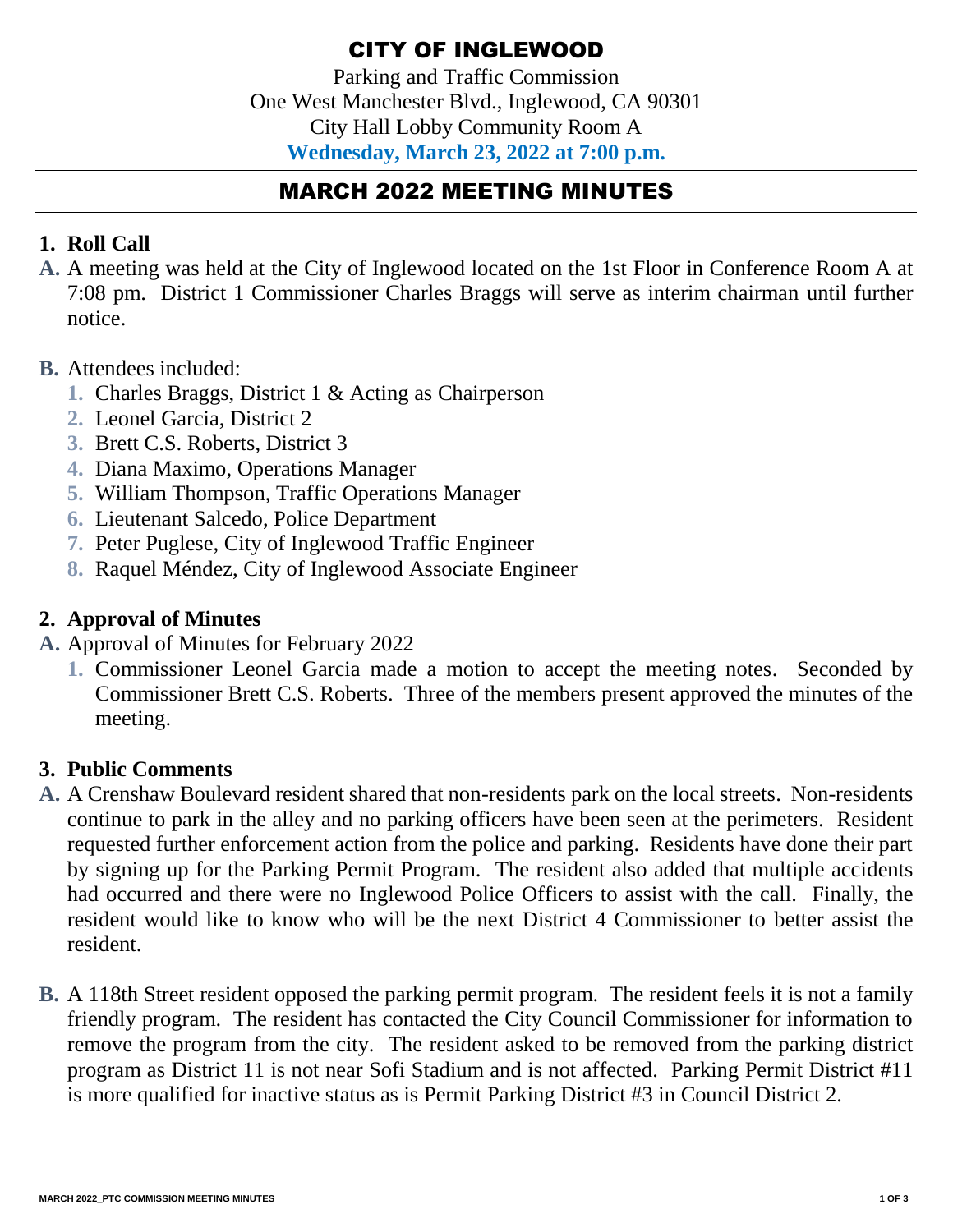Parking and Traffic Commission One West Manchester Blvd., Inglewood, CA 90301 City Hall Lobby Community Room A **Wednesday, March 23, 2022 at 7:00 p.m.**

# MARCH 2022 MEETING MINUTES

**C.** An Oak Street Resident claimed that the City does not need to implement this permit parking program. Also, the resident is against the process for the third and fourth parking permits. Parking on Arbor Vitae street was mentioned by the resident who stated that the City should look into providing access for the resident to park. Resident is against the Citywide Residential Parking Permit Program and had applied to terminate or amend a parking district for the entire permit parking district 5C. Ultimately, the resident requested more support and action from the District Councilman, Eloy Morales to support the rights of the residents.

## **4. Unfinished Business:**

- **A.** Update on the Request to Amend the Citywide Parking Permit Program on 108th Street between Crenshaw Boulevard to Van Ness Avenue.
	- **1.** Public Works reported that the ballots were mailed and the result is expected to be released once the ballots are received and counted.
- **B.** Update on the Request to Amend the Citywide Parking Permit Program on 7th Ave between Century Blvd. and Hardy St
	- **1.** Public Works reported that the ballots were received and the process will proceed. the next step is to provide a resolution for the Parking and Traffic Commissioners to review.

## **5. New Business**

**A.** None

# **6. Public Hearing:**

- **A.** Request to Amend the Citywide Parking Permit Program on 80th Street between 5th Avenue and Maitland Avenue
	- **1.** The program is inconvenient and does not provide any support to residents. This also creates more traffic and stress for the resident to handle as normal on a daily basis.
	- **2.** The block has plenty of parking for residents. The program will create chaos for the community, family, friends and others. Additionally, the two-hour limit is not sufficient.
	- **3.** The residents suggested that the block is not affected by the events at SoFi Stadium.
	- **4.** The residents do not want to play musical car in their own home just to fear a citation.
	- **5.** Residents asked how it was determined to only give residents two tickets and are against the process for the third and fourth parking permits.
	- **6.** Residents stated that Sofi Stadium should provide parking for residents and any spectators instead of making residents pay for street parking. Finally, the cost of parking will impact residents' budgets, as some residents have college students and more than two family members in one household.